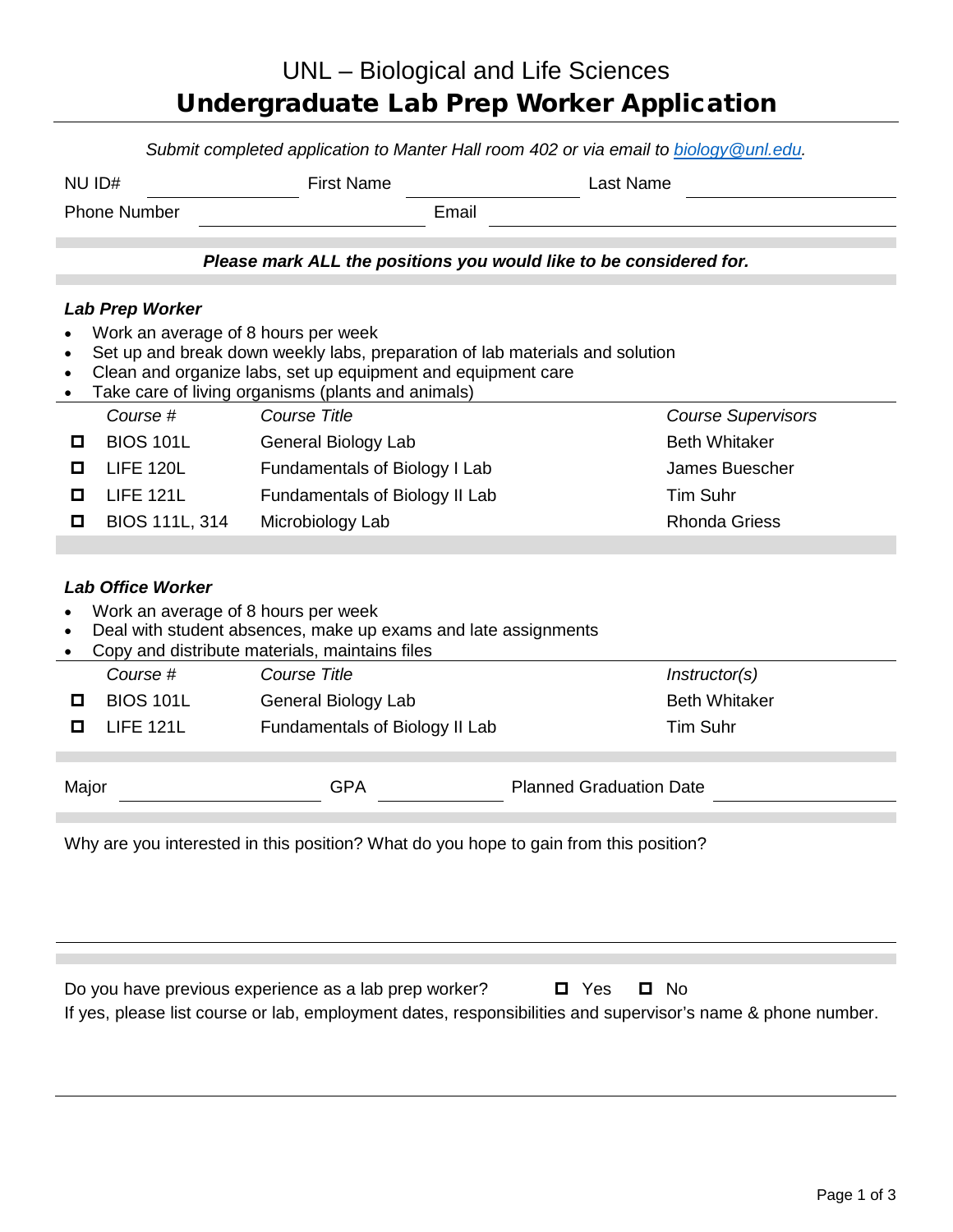| UNL – Biological and Life Sciences<br><b>Undergraduate Lab Prep Worker Application</b>                    |                     |  |  |  |  |
|-----------------------------------------------------------------------------------------------------------|---------------------|--|--|--|--|
| Are you currently employed?<br>□ Yes<br>$\Box$ No                                                         | If yes, where?      |  |  |  |  |
| Other previous work experience:                                                                           |                     |  |  |  |  |
| Have you been awarded work study through the Scholarships & Financial Aid Office?<br>Yes<br>0<br>No.<br>П |                     |  |  |  |  |
| Reference                                                                                                 |                     |  |  |  |  |
| Name                                                                                                      | <b>Phone Number</b> |  |  |  |  |
| Email                                                                                                     | Relationship        |  |  |  |  |